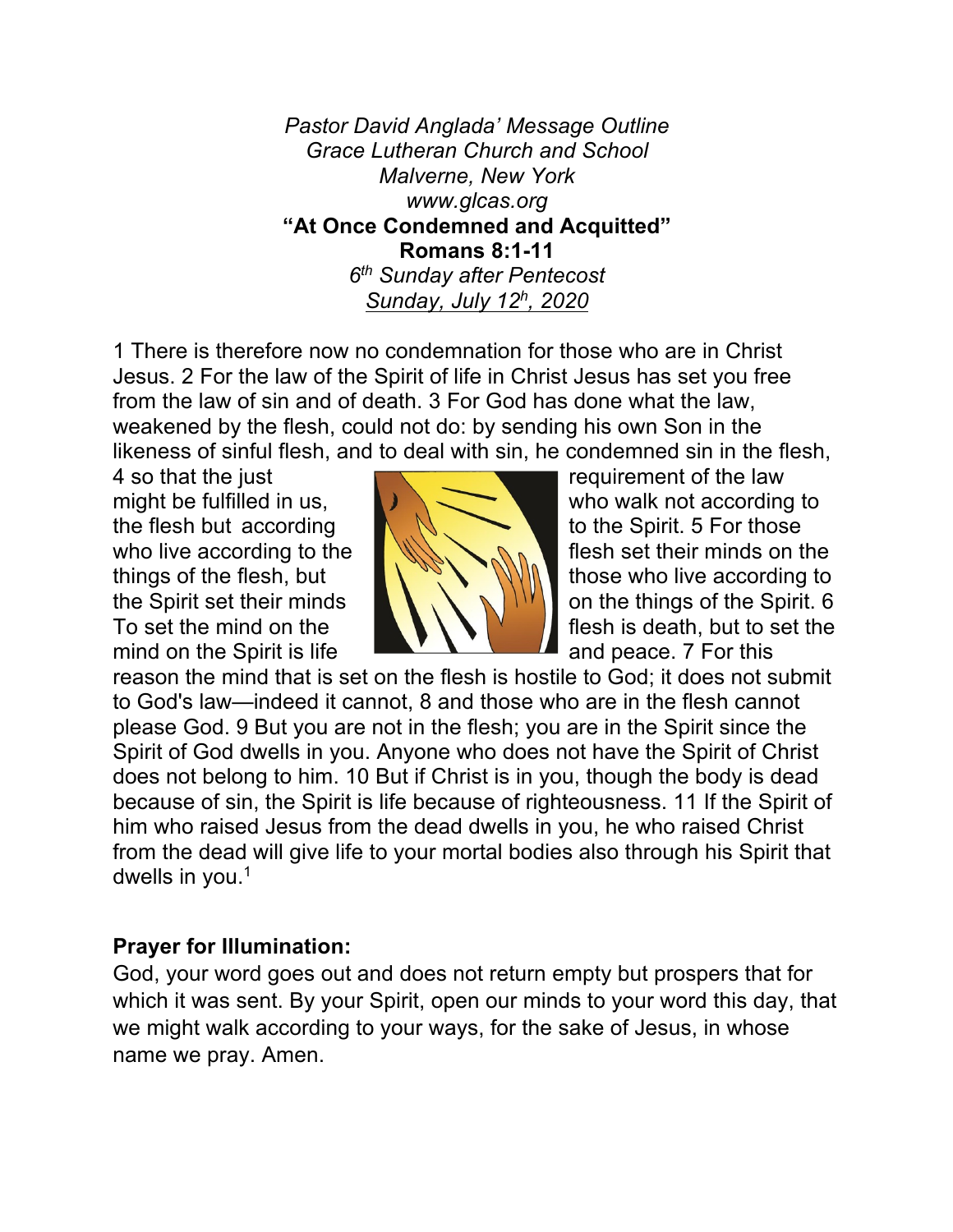Good morning and how are you doing? I have a question for you, has this ever happen to you, that you hear a passage or selected texts from the Holy Scriptures and a hymn or a song of praise, a poem, a story, or a movie over takes your thoughts for a couple of seconds?

Here is an example of what I am alluding to. Every time I hear Romans chapter 8 verse 1: that say's "there is, therefore, now no condemnation for those who are in Christ Jesus."

I am reminded of a 1995 movie entitled "Dead Man Walking." An American crime drama starring Susan Sarandon and Sean Penn.2 Sister Helen Prejean, played by Susan Sarandon, establishes a special relationship with Matthew Poncelet, played by Sean Penn, a prisoner on death in Louisianan. Sister Helen becomes Matthew's spiritual adviser.

Matthew has been in prison for six years awaiting execution after being convicted and sentenced to death for killing a teenage couple. Matthew committed the crimes with a man named Carl Vitello, who was sentenced to life imprisonment.

As the day of his execution comes closer, Matthew asks Sister Helen to help him with a final appeal. The application for Matthews's legal appeal was declined.

When the day arrives for Matthew to be executed by lethal injection, as Matthew is taken away to the execution chamber for his lethal injection, from a distance, you can hear the voice of the guard saying "dead man walking," "dead man walking."

An individual who has been found guilty of a crime and is sentenced to death is called a "dead person walking."

In our second lesson, today from the book of Romans. We hear St. Paul say, "There is, therefore, now no condemnation for those who are in Christ Jesus." St. Paul's message is not too complicated; we were all condemned to death; we were "Dead Person Walking." But God's Grace saved us all;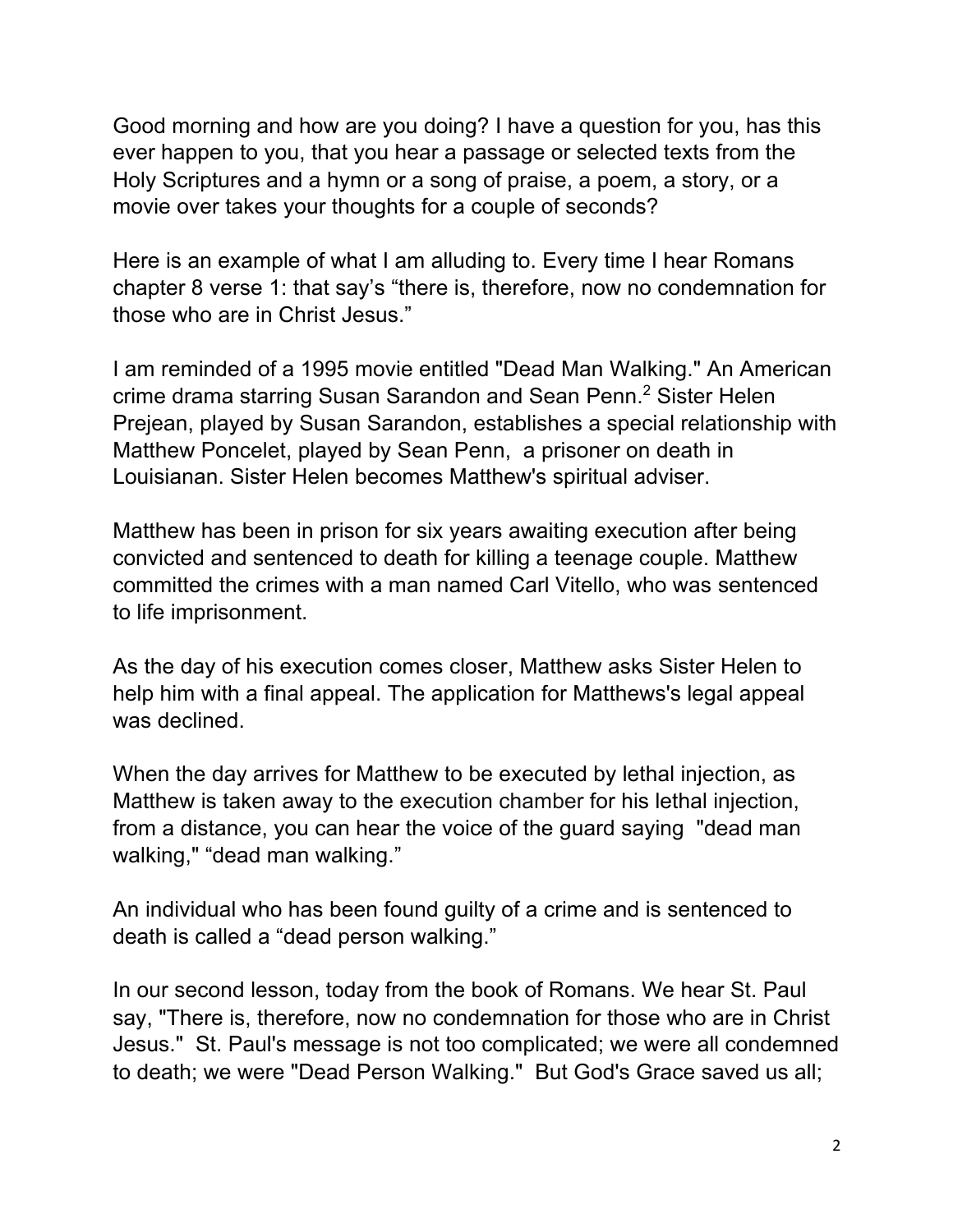we were all condemned to death. But God sent his Son Jesus to pay the price of humanity's sinfulness and brokenness.

Paul says that there is no condemnation for those in the Messiah, Jesus! We have been acquitted from our death sentence.

Paul reminds the Christian Romans that the power of the Holy Spirit has offered humanity a new life in Christ, a new beginning. We are now born of the Spirit, which has transformed us into the likeness of Jesus Christ. We are indeed a unique people; we are children of God. We are children of the light. We are children of Good News. We children of a new birth.

Yes, we have been born again in Christ Jesus.

That is why we are a unique people. We live with the power of transformative love in the world. We are kind, we generous. We seek to do good in the world. We are a people of compassion.

The cross of Jesus eradicates humanity from the power of the law into the power of the Holy Spirit. From this life of the Holy Spirit, nothing can separate us from Christ Jesus. O' we belong to Jesus both in good times as well when we face challenging times.

Please note that in our reading today, Paul signals a contrast between: For those who are in Christ Jesus. St. Paul's say's the following:

- 1. Law of the Spirit of life in Christ Jesus/law of sin and death.<sup>3</sup>
- 2. Flesh/Spirit.
- 3. In the flesh /in the Spirit.
- 4. According to the flesh/ according to the Spirit
- 5. Sin/righteousness.

The Apostle Paul is communicating to the Romans and us here at Grace Lutheran Church that there will be a difference between the followers of Jesus and non-followers of Jesus Christ. We were once lost, condemned to death but Go's amazing grace has saved us.

My good sisters and brothers St. Paul recognize that there will be opposing forces that will challenge our existence in Christ: Good over evil, darkness, verse light. We will always live with this paradox.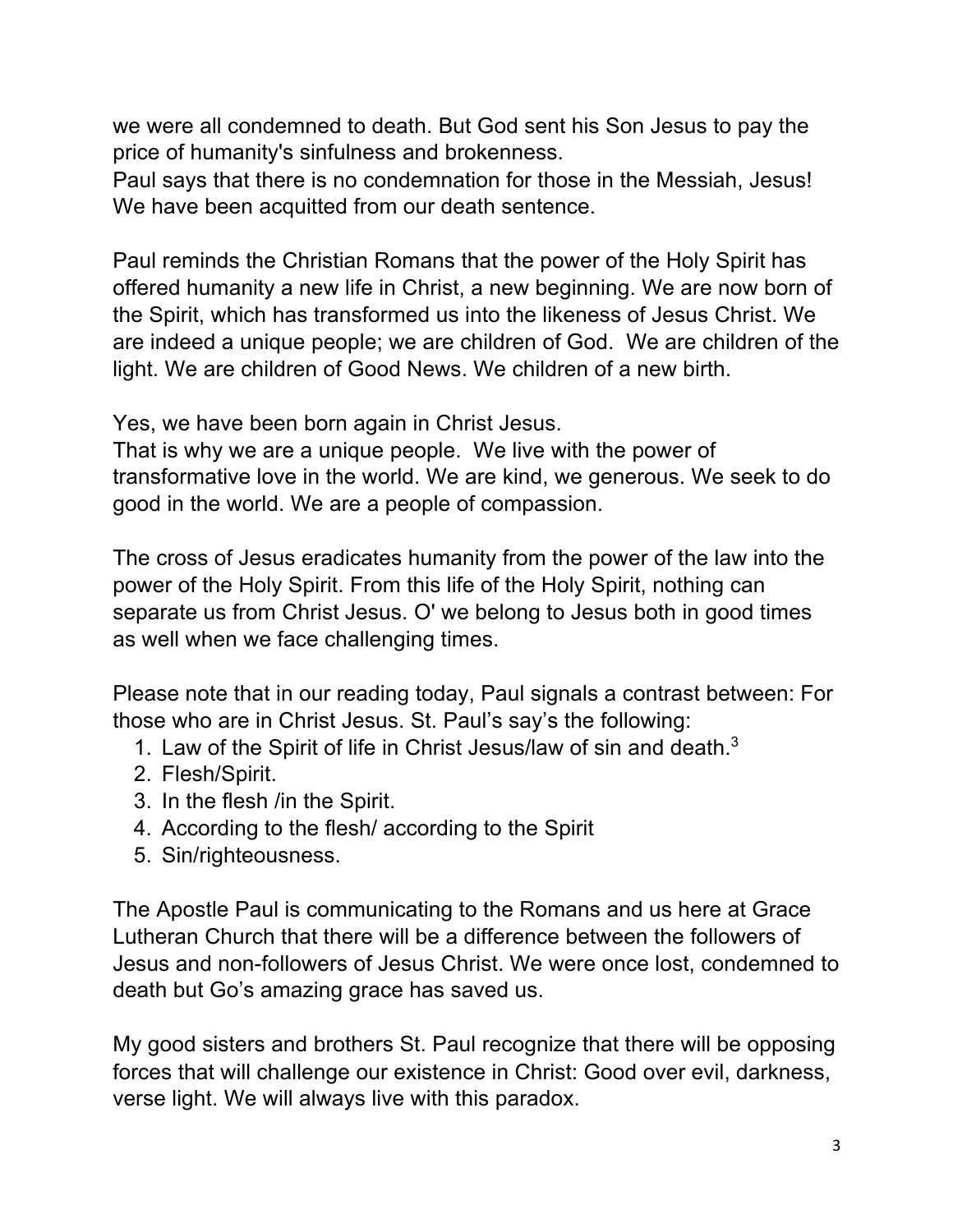But thanks be to God that we are not condemned to death, we are not a "dead person walking," Christ set us free from condemnation, we children of the light along as people of the Spirit.

Moreover, God dwells in us, along with the Spirit of Christ in us. Martin Luther taught us that in each one of us, there a living Jesus. Beloved in the Lord, there is a living Jesus in you; yes you.

We are truly favored and blessed by God because we are in Christ Jesus. So, stop complaining, stop being cranky, stop being angry at the world, start living a life of thanksgiving to God for saving you from eternal death, coupled by giving you a new spirit within you.

What is St. Paul getting at, to leave our old identities which were shaped by the structures of sin and death. Paul wants us to open our eyes and to see the beautiful reality created by Christ's death along with His resurrection. We are no longer ruled by sin or the power of death.

There is no condemnation because sin is not our master; Christ is the master.

## **Response to the Word:**

Your word is a lamp to our feet, O God. Your instructions are a light to our path. Your decrees are a living heritage. Your teachings are a blessing in times of trial. Hold our hands and guide us, Holy One. Help us abide in your ways.<sup>4</sup>

## **Blessing:**

May you go forth in joy and be led back in peace this day and always.<sup>5</sup>

# *Questions for your consideration this coming week, read Romans Chapter 8 verses 1 to 3.6*

- 1. What does Paul's joyous announcement mean?
- 2. Does it mean we no longer sin?
- 3. Does it mean that sin no longer tempts us?